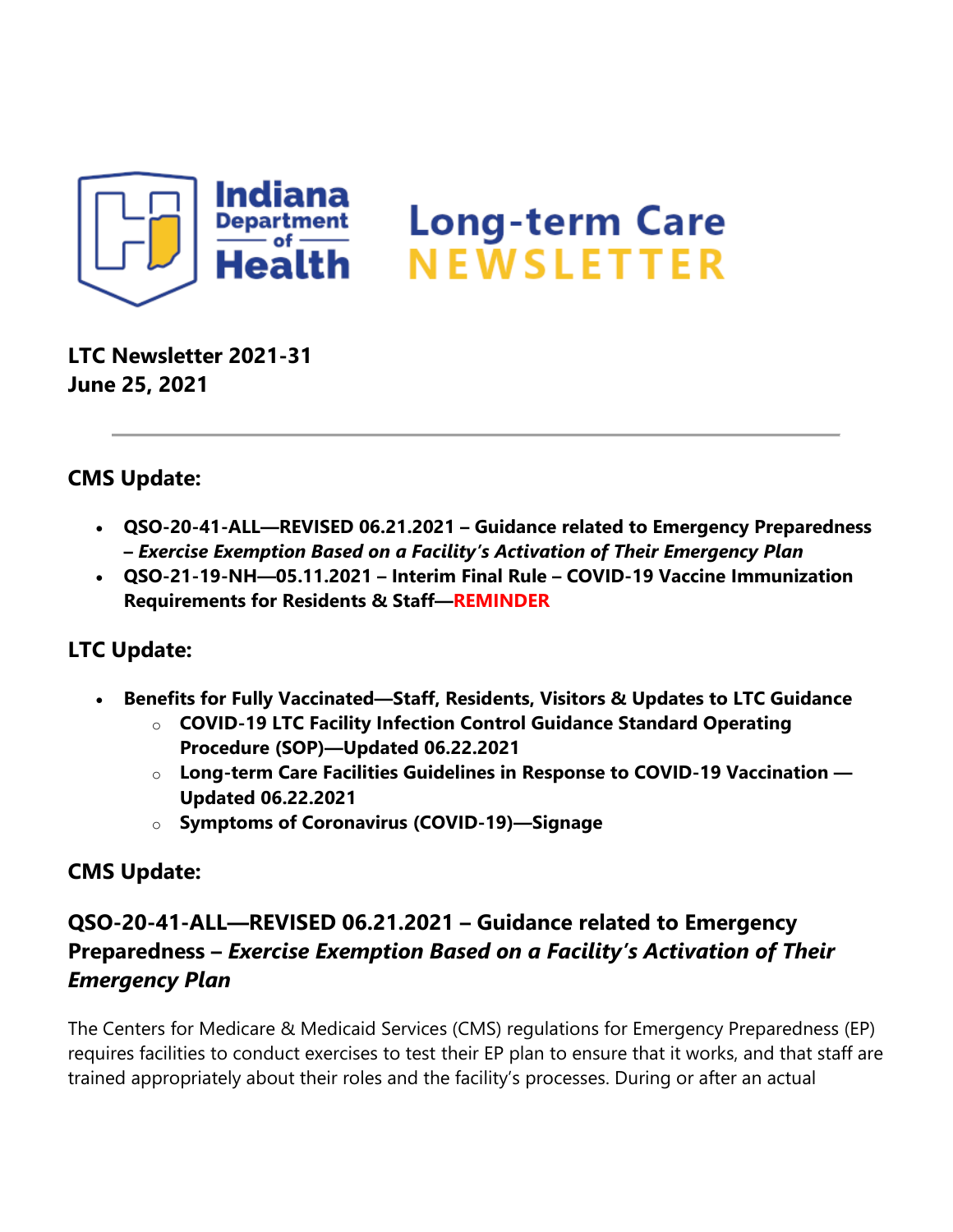emergency, the regulations allow for a one-year exemption from the requirement that the facility perform testing exercises.

As the COVID-19 Public Health Emergency (PHE) continues, many facilities continue to operate under their respective activated emergency plans. Therefore, CMS is providing additional guidance related to the exercise requirements for inpatient providers / suppliers. This exemption applies only to the next required full-scale exercise (not the exercise of choice), based on the facility's 12-month exercise cycle.

Complete Information: [QSO-20-41-ALL REVISED 06.21.2021 -](https://lnks.gd/l/eyJhbGciOiJIUzI1NiJ9.eyJidWxsZXRpbl9saW5rX2lkIjoxMDAsInVyaSI6ImJwMjpjbGljayIsImJ1bGxldGluX2lkIjoiMjAyMTA2MjUuNDI0MTQwNzEiLCJ1cmwiOiJodHRwczovL2NvbnRlbnQuZ292ZGVsaXZlcnkuY29tL2F0dGFjaG1lbnRzL0lOU0RILzIwMjEvMDYvMjQvZmlsZV9hdHRhY2htZW50cy8xODYyNzEyL1FTTy0yMC00MS1BTEwlMjBSZXZpc2VkLTYuMjEuMjAyMS5wZGYifQ.qcXAFKO3spjRiXgQTH0D1eKm2iBXWLhhwHMhpmHYgjQ/s/1439130268/br/108445794422-l) Guidance related to Emergency Preparedness- [Exercise Exemption Based on a Facility's Activation of their Emergency Plan](https://lnks.gd/l/eyJhbGciOiJIUzI1NiJ9.eyJidWxsZXRpbl9saW5rX2lkIjoxMDAsInVyaSI6ImJwMjpjbGljayIsImJ1bGxldGluX2lkIjoiMjAyMTA2MjUuNDI0MTQwNzEiLCJ1cmwiOiJodHRwczovL2NvbnRlbnQuZ292ZGVsaXZlcnkuY29tL2F0dGFjaG1lbnRzL0lOU0RILzIwMjEvMDYvMjQvZmlsZV9hdHRhY2htZW50cy8xODYyNzEyL1FTTy0yMC00MS1BTEwlMjBSZXZpc2VkLTYuMjEuMjAyMS5wZGYifQ.qcXAFKO3spjRiXgQTH0D1eKm2iBXWLhhwHMhpmHYgjQ/s/1439130268/br/108445794422-l)

## **QSO-21-19-NH—05.11.2021 – Interim Final Rule – COVID-19 Vaccine Immunization Requirements for Residents & Staff—REMINDER**

As a reminder, CMS Memo QSO-21-19-NH, informed SNF/NF facilities of the requirement for facilities to report COVID-19 vaccine and therapeutics treatment information to the Centers for Disease Control and Prevention (CDC) National Healthcare Safety Network (NHSN) by June 13, 2021 and weekly thereafter. Facilities found to not have reported all the required elements will be cited at F884 at a scope and severity level of F (no actual harm with a potential for more than minimal harm that is not Immediate Jeopardy [IJ] that is widespread). A civil money penalty will be imposed by CMS.

Complete Information: QSO-21-19-NH – 05.11.2021 – [Interim Final Rule –](https://lnks.gd/l/eyJhbGciOiJIUzI1NiJ9.eyJidWxsZXRpbl9saW5rX2lkIjoxMDEsInVyaSI6ImJwMjpjbGljayIsImJ1bGxldGluX2lkIjoiMjAyMTA2MjUuNDI0MTQwNzEiLCJ1cmwiOiJodHRwczovL2NvbnRlbnQuZ292ZGVsaXZlcnkuY29tL2F0dGFjaG1lbnRzL0lOU0RILzIwMjEvMDYvMjQvZmlsZV9hdHRhY2htZW50cy8xODYyNzA5L1FTTy0yMS0xOS1uaC0wNi4yMi4yMDIxJTIwJTI4MDAyJTI5LnBkZiJ9.k8ilSHaYo8QNqzd1hSsBi2QwB-OsvBZ_xIaY6iOBic0/s/1439130268/br/108445794422-l) COVID-19 Vaccine [Immunization Requirements for Residents and Staff](https://lnks.gd/l/eyJhbGciOiJIUzI1NiJ9.eyJidWxsZXRpbl9saW5rX2lkIjoxMDEsInVyaSI6ImJwMjpjbGljayIsImJ1bGxldGluX2lkIjoiMjAyMTA2MjUuNDI0MTQwNzEiLCJ1cmwiOiJodHRwczovL2NvbnRlbnQuZ292ZGVsaXZlcnkuY29tL2F0dGFjaG1lbnRzL0lOU0RILzIwMjEvMDYvMjQvZmlsZV9hdHRhY2htZW50cy8xODYyNzA5L1FTTy0yMS0xOS1uaC0wNi4yMi4yMDIxJTIwJTI4MDAyJTI5LnBkZiJ9.k8ilSHaYo8QNqzd1hSsBi2QwB-OsvBZ_xIaY6iOBic0/s/1439130268/br/108445794422-l)

# **LTC Update:**

## **Benefits for Fully Vaccinated—Staff, Residents, Visitors & Updates to LTC Guidance**

#### **Fully vaccinated HCP/staff perks:**

- May choose to not wear eye protection in green/ yellow zones (for monitoring new admissions) – irrespective of county positivity rate
	- o Must keep eye protection for symptomatic or positive COVID-19 resident in red/yellow zone in TBP
- Unmask during one-on-one resident care with fully vaccinated residents unless undergoing aerosol generating procedure
	- o Musk keep mask on if visitors are present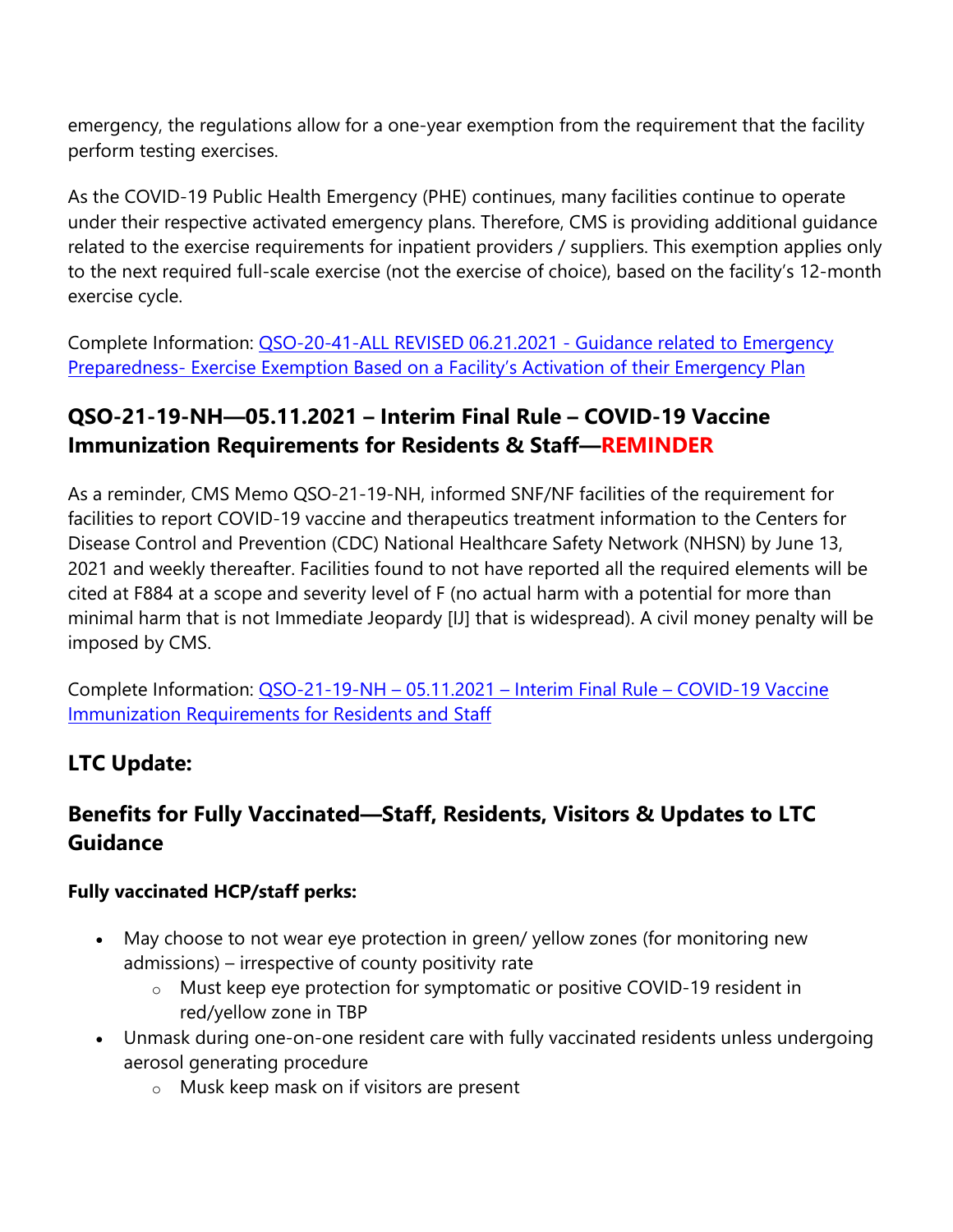- o Must keep mask on if other HCPs enter the room who are unvaccinated
- o Must re-mask in hallways and common areas
- Outdoor activities vaccinated staff may unmask
- May use a fan at the nurse's stations if all staff are fully vaccinated, pointing the fan upward and away from other people or to a ceiling or a window. **Note**: If a resident comes near the nurse's station, HCP should put on a face mask. [CDC Reference](https://lnks.gd/l/eyJhbGciOiJIUzI1NiJ9.eyJidWxsZXRpbl9saW5rX2lkIjoxMDIsInVyaSI6ImJwMjpjbGljayIsImJ1bGxldGluX2lkIjoiMjAyMTA2MjUuNDI0MTQwNzEiLCJ1cmwiOiJodHRwczovL3d3dy5jZGMuZ292L2Nvcm9uYXZpcnVzLzIwMTktbmNvdi9jb21tdW5pdHkvdmVudGlsYXRpb24uaHRtbCJ9.4E6BdkHCVRvXZ5XhPu4iosCmqBlEc4pGgXYMPlCv9u0/s/1439130268/br/108445794422-l)

#### **Changes to resident fully vaccinated guidance:**

- Two or more vaccinated residents may be in the salon together if they remain masked and adequate social distancing is possible. Hair dryers do pose a risk for blowing droplets/aerosols, so masks are recommended.
- Singing updates Added updates for fully vaccinated residents if they choose to not mask when singing in church, recommend masks for all if singing indoors, and option to move outdoors for any activity for singing is still preferred. [CDC Reference](https://lnks.gd/l/eyJhbGciOiJIUzI1NiJ9.eyJidWxsZXRpbl9saW5rX2lkIjoxMDMsInVyaSI6ImJwMjpjbGljayIsImJ1bGxldGluX2lkIjoiMjAyMTA2MjUuNDI0MTQwNzEiLCJ1cmwiOiJodHRwczovL3d3dy5jZGMuZ292L2Nvcm9uYXZpcnVzLzIwMTktbmNvdi9zY2llbmNlL3NjaWVuY2UtYnJpZWZzL3NhcnMtY292LTItdHJhbnNtaXNzaW9uLmh0bWwifQ.cBvUZAPNk44Et4slH9bBbC53SyWpaxlj1pZBj6nGlyY/s/1439130268/br/108445794422-l)

#### **HCP and visitor screening updates based on Tiers 1 for low community positivity and 75% or more vaccination status, Tier 2 for moderate/high community positivity and/or < 75% vaccination status:** Screening should occur based on the following risk assessment:

- **Tier 1**—Low county positivity rates ≤ 5% **and** resident and LTC staff vaccination status ≥75%
	- o Signage at entrances indicating "Respiratory/ Cough Etiquette" and "CDC current COVID-19 Symptoms" should be posted. (See COVID [symptoms of COVID-19](https://lnks.gd/l/eyJhbGciOiJIUzI1NiJ9.eyJidWxsZXRpbl9saW5rX2lkIjoxMDQsInVyaSI6ImJwMjpjbGljayIsImJ1bGxldGluX2lkIjoiMjAyMTA2MjUuNDI0MTQwNzEiLCJ1cmwiOiJodHRwczovL3d3dy5jZGMuZ292L2Nvcm9uYXZpcnVzLzIwMTktbmNvdi9zeW1wdG9tcy10ZXN0aW5nL3N5bXB0b21zLmh0bWwifQ.nWhoVNPVA3N-gk3OvdrCEobqkSkat6d00gcHprBr7t8/s/1439130268/br/108445794422-l) )
	- o Self-screening for visitors and staff may be by COVID-19 screening paper forms or kiosk screening for every entrance to the facility in a calendar day.
		- Screening questions ask about being afebrile in last 24 hours (temperatures are not required to be physically taken).
- **Tier 2**—Moderate/high county positivity rates > 5 % **and/or** resident and LTC staff vaccination status < 75 %
	- o Signage at entrances indicating Respiratory/ Cough Etiquette and COVID Symptoms
	- o Active monitoring of visitors and staff with COVID-19 screening by use of non– licensed personnel to be present
		- Screening includes physically taking temperatures for \*HCP (\* temperature checks are required as unvaccinated HCP are highest risk for transmission with <75% vaccination rates). See CDC Screening for HCP Guidance in Nursing [Homes.](https://lnks.gd/l/eyJhbGciOiJIUzI1NiJ9.eyJidWxsZXRpbl9saW5rX2lkIjoxMDUsInVyaSI6ImJwMjpjbGljayIsImJ1bGxldGluX2lkIjoiMjAyMTA2MjUuNDI0MTQwNzEiLCJ1cmwiOiJodHRwczovL3d3dy5jZGMuZ292L2Nvcm9uYXZpcnVzLzIwMTktbmNvdi9oY3AvbG9uZy10ZXJtLWNhcmUuaHRtbCJ9.kh7qLRmR4ZGxFmNCtt8PvlSgoMG3X5EDIqT3qLnU1KA/s/1439130268/br/108445794422-l)

#### **A visitor re-entering the facility within the same calendar day does not need to be rescreened.**